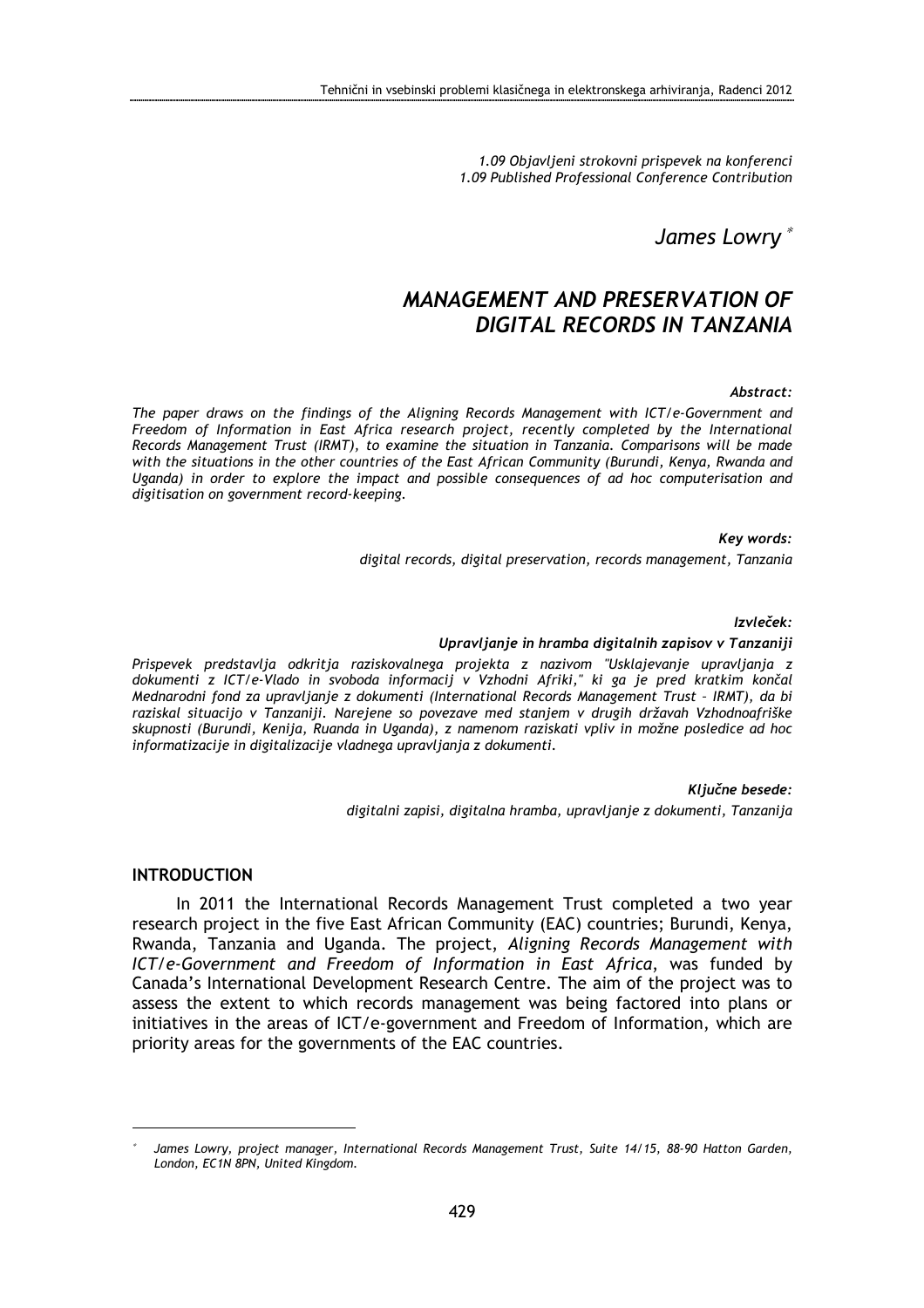The research included literature, legislation and policy reviews, and interviews with senior government officials. The results provided a picture of the current status of ICT/e-government, Freedom of Information and records management at the national level. Case studies were then conducted in courts in each of the five countries, particularly examining the integration of records management functionality into court case management systems. This permitted us to see how gaps in the national frameworks for digital records management affected systems and citizens.

This paper provides an overview of the findings in Tanzania, compares them with the findings in the other EAC countries via the national framework for digital records management, and considers the risks to systems and citizens when the gaps in the national framework are not addressed.

### THE CREATION OF DIGITAL RECORDS IN THE TANZANIAN PUBLIC SECTOR

Digital records are being created by the Government of Tanzania, through both the digitisation of hard copy records and the creation of 'born digital' records in egovernment systems. The Government of Tanzania is committed to using egovernment as a tool for socio-economic growth in the public and private sectors. Their journey to e-government started with the introduction of the National Information and Communications Technologies Policy in March, 2003. The policy states that e-government will be used to facilitate the public's relationship and interactions with the Government of Tanzania. It links accurate and timely information generated through e-government with the Government's ability to shape policies, strategic plans and tactical decisions for developing and enhancing the delivery of affordable public services. The policy reflects confidence in the ability of e-government to promote good corporate governance by furthering information sharing.

The policy considers strategic ICT leadership, ICT infrastructure, the ICT industry, human capital, the legal and regulatory framework for ICT, local content and universal access. The policy was followed by a Cabinet directive in 2004 that called for developing a government-wide unified communications network for egovernment implementation, creating awareness of strategic opportunities for ICT use across the public service, and establishing a focal point for co-ordinating existing fragmented and isolated e-government initiatives.

In August 2009, the Government took another important step by launching an egovernment strategy to provide a more co-ordinated and citizen-driven focus to Tanzania's e-government initiatives and ensure that they bring services to citizens through an organised adoption of ICT. By that time, a number of significant developments were underway, including the installation of a government-wide network, sensitising large numbers of public servants to ICT opportunities, and implementing several government-wide systems, including the Integrated Human Resource and Payroll Management System, Integrated Financial Management System and the Geographical Information System.

# MANAGING DIGITAL RECORDS IN THE TANZANIAN PUBLIC SECTOR

In October 2009, the Government moved forward with its e-government strategy. It issued two significant circulars that demonstrated its recognition that records management is a vital component of ICT and e-government programmes. The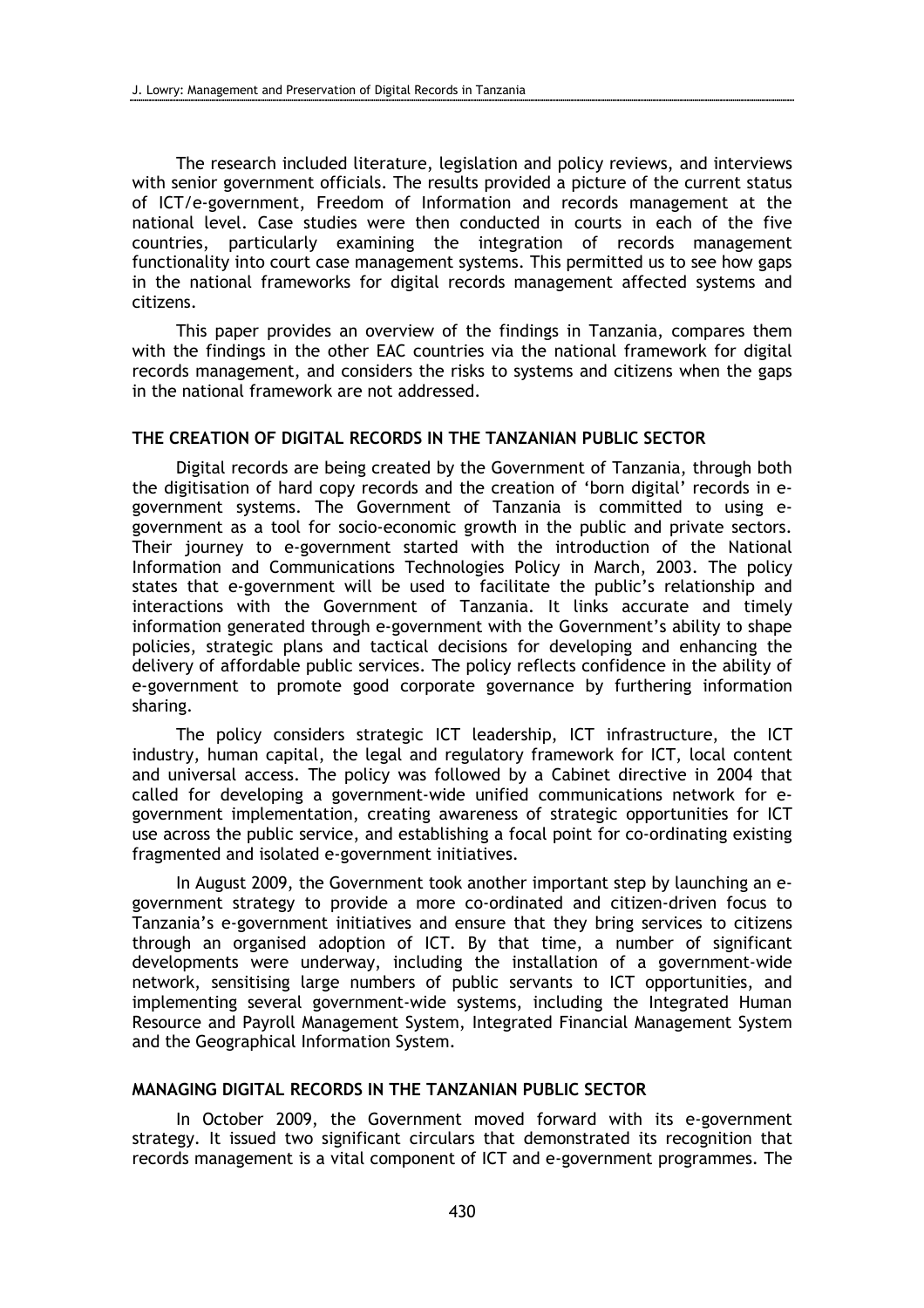circulars provide clear guidance on controlling and using information created in electronic form. *Circular No 5* includes requirements that confidential government information should be protected when staff members use electronic storage media such as flash disks, diskettes, tapes, DVDs and CD-ROMs and that hard disks identified for disposition should be sent to the Records and Archives Management Department (hereafter, the National Archives) for storage. However, it does not recognise the need for National Archives inputs at the point that the records are created and captured in electronic systems.

Circular No 6 also addresses electronic information management issues. It provides instructions on the retention and disposition of government information in electronic form. The circular requires that:

- Government electronic storage media must be used for official purposes only and only during office hours.
- Public servants may not use government computers or electronic storage devices for personal use inside or outside the office.
- All government data should be properly preserved in a secured storage media for future data recovery.
- Retention and disposal of digital records should follow the retention and disposal schedules for paper records and the system for digital records management should indicate which records are supposed to be transferred to the National Archives for permanent preservation and when records with no permanent value are to be destroyed.
- Records should be digitised and scanned according to standards set by the President's Office – Public Sector Management (PO-PSM), under which the National Archives sits.
- When using the Internet, government institutions should follow government regulations regarding security, confidentiality and records management.
- Confidential information should not be sent via the Internet. Fax should be used if necessary.

The circular refers to the role of the National Archives in relation to preserving digital records 'for future data recovery'. However, it is not clear how the National Archives is to achieve this, as there is no provision for a national digital preservation plan or for a national digital repository, which are essential components of a national e-government strategy.

Circular No 6 directs civil servants to apply retention rules for paper records to digital records, and it requires that the documentation for electronic systems should indicate which records will eventually be transferred to the National Archives for preservation. This instruction is crucial to the preservation of government records, but there are still many issues to address.

Retention and disposal schedules for paper records have been in use in Tanzania since the 1990s, but they are not working effectively. There is a lack of understanding of the use of retention schedules. The schedules legally authorise records offices and the National Archives to destroy records that meet the specifications in the schedules without seeking permission again, but senior officials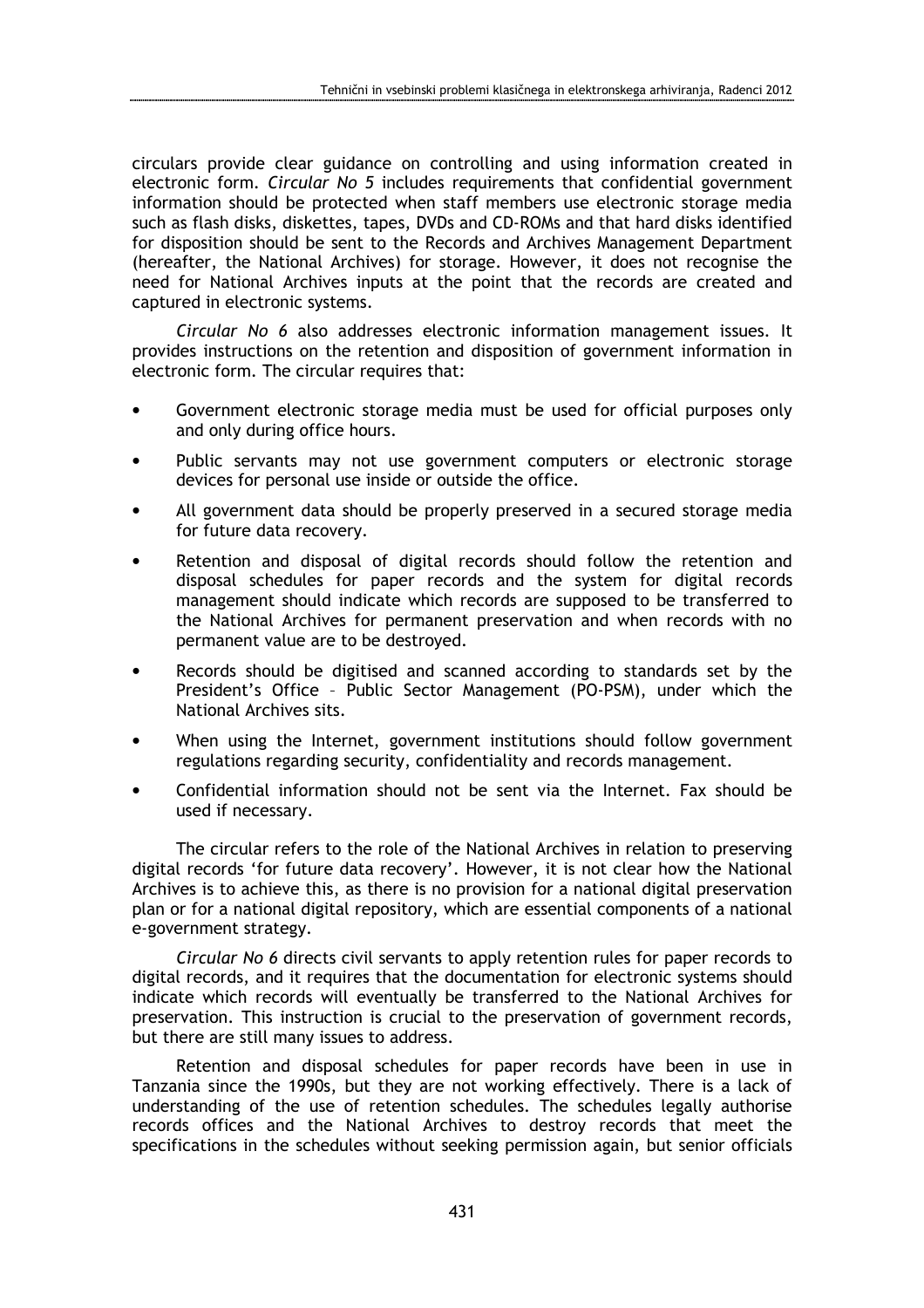tend to be unwilling to authorise destruction due to a concern that they may be acting illegally. As a result, the storage space in government offices and at the National Archives is largely full. Under the schedules, some records could be destroyed in the creating agencies, but this does not happen. The present situation delays the process of destruction and results in severe congestion in limited storage facilities. This makes records that are still needed increasingly difficult to locate.

There is also an issue in relation to digital preservation. The National Archives has no facilities for receiving or storing digital records securely, nor do the ministries, departments or agencies (MDAs) that are creating the digital records have the facilities needed to store and preserve them reliably over time. The National Archives needs to develop a digital repository as a matter of urgency.

The circular recognised the need to digitise hard copy records in accordance with standards set by the National Archives. However, there is no technical committee for information science within the Tanzanian Bureau of Standards that could adopt existing international standards as national standards. MDAs need guidance on scanning using consistent formats and according to international standards, assigning appropriate metadata to digital surrogates and linking digital surrogates to the hard copy originals. Staff in the MDAs indicated that a good deal of time and money has been lost because digitisation projects were conducted in isolation, without guidance.

There is also the question of how the digital copies are to be stored. For example the Ministry of Land's staff indicated that the sustainability of scanning initiatives has not been given priority. They have encountered problems, including the lack of resources needed for on-going scanning. They also stated that the earliest batch scanning initiatives were indiscriminate and that files were not put in order before scanning started, with the result that the corpus of digitised records is in disarray.

The National Archives needs to introduce standardised formats and metadata for digital records, but it does not have the expertise to do so and there is no source of training in Tanzania that could build this capacity. These formats and standards need to be linked to the requirements of a digital repository, but as yet there are no plans for a digital repository. The E-Government Strategy of 2009 indicates that a data centre should be developed by 2013, but it is not clear whether this data centre is intended also to serve as a repository for digital records. The stakeholders consulted were not aware of the international standards for digital repositories, and in particular for Trusted Digital Repositories. The National Archives has not been involved in preparing the blueprint for the data centre, which suggests that it is not intended to serve as a digital repository.

Despite these challenges, the National Archives is well positioned to support records management in MDAs. It is significant that the National Archives is a division of the President's Office, which, as staff within the National Archives and in the MDAs explained, gives the National Archives a certain level of authority that it would not have if it were in a less powerful ministry, regardless of its legal mandate. Moreover, records management is a standing item on the agenda of the President's Office Directors' Meetings. In no other EAC country is the issue of government records afforded this level of attention.

More than the other National Archives in the EAC countries, the National Archives of Tanzania has begun to make inputs to ICT and e-government projects. It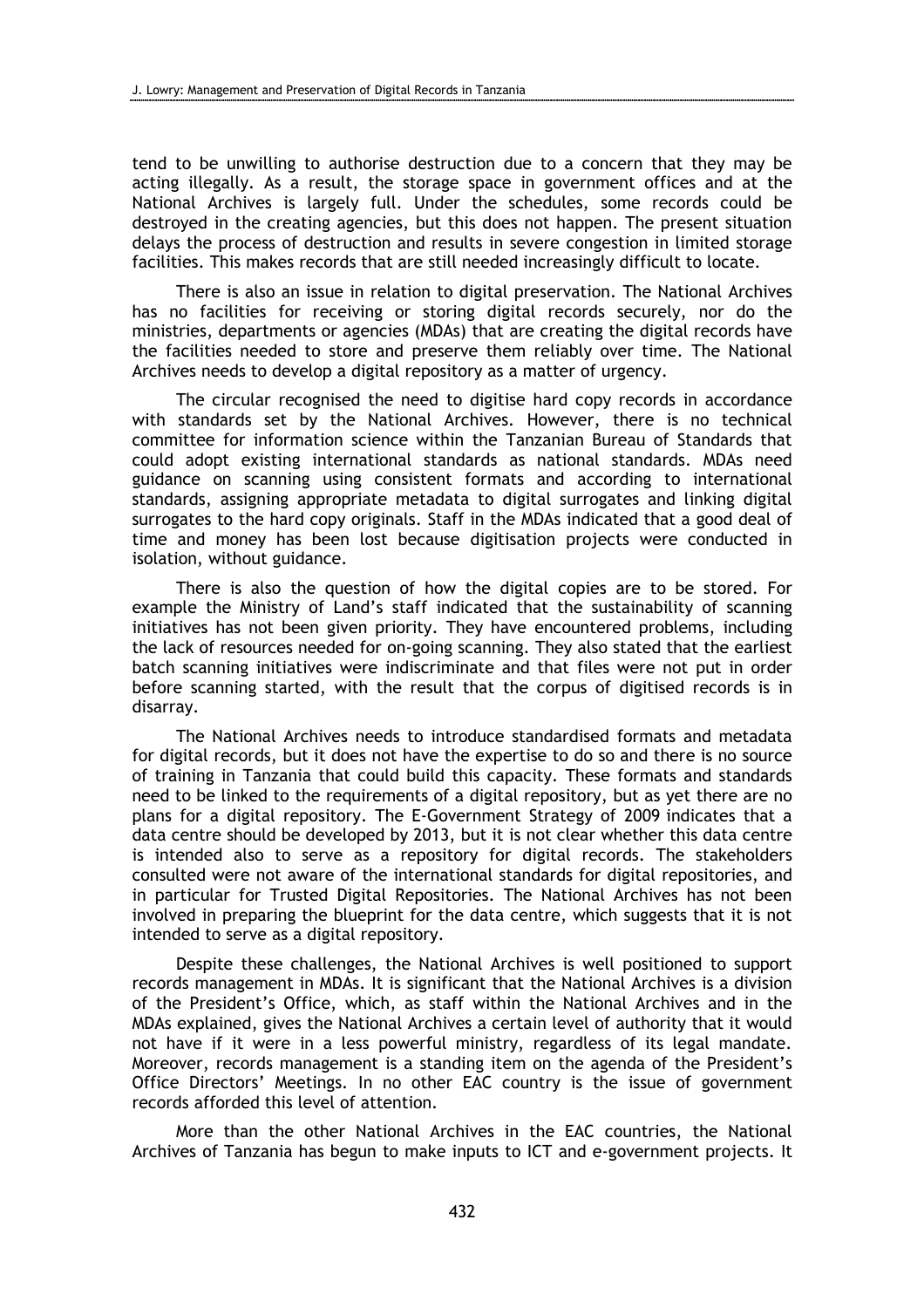has been involved in consultations on government policies and strategies related to ICT and e-government. However, these consultations are ad hoc. There is no mechanism in place to ensure that the National Archives is consulted on all ICT and e-government projects. Despite its interest and concern, the National Archives relies on a theoretical understanding of digital records management issues, as it has not benefited from professional training and expertise in the practical issues involved. It has good working relationships with MDAs, through its network of Departmental Records Officers, and it is often asked to provide guidance and advice on records management.

The Ministry of Communication, Science and Technology is expected to monitor ICT projects in MDAs, and as a step in this direction, it is establishing a standardsetting ICT Board to be responsible for issuing specifications for government systems. If the National Archives could work closely with this Board, a great deal could be achieved toward closing the gap between records management and ICT/egovernment. The National Archives could also work with the Tanzania Bureau of Standards to help develop technical protocols for managing digital records in line with international practice. However, again, the National Archives will need to be equipped with new skills in order to fulfil its legal role in the digital environment.

### THE ROLE AND CAPACITY OF THE NATIONAL ARCHIVES

Although the National Archives of Tanzania had existed since 1965, the Records and Archives Act of 2002 broadened its power by establishing it as the Records and National Archives Division (RAMD) within the President's Office - Public Service Management. The Act is clear on the National Archives' roles and responsibilities, which include maintaining oversight and co-ordinating the government records management programme. In this capacity, the National Archives advises on government records systems and oversees staff capacity development in MDAs by offering training in collaboration with the Tanzanian Public Service College.

The National Archives has 70 staff, of which 40 are archives and records management professionals. The staff development budget has been used to provide professional and management training, largely through the Tanzanian Public Service College, the Eastern and Southern African Management Institute, and the School of Library, Archive and Information Studies at University College, London.

The National Archives has issued guidance on digital records management, but there are still components of a national digital records management framework that need to be established. Tanzania recognises the impact of poor records management on the efficiency of government operations and on accountability and transparency in the public sector and has been working to strengthen its records management systems for nearly a decade and a half. Between 1997 and 2001 a records management improvement project, funded by the UK Department for International Development, delivered a number of key reforms, that involved:

- passing a new records Act
- establishing the Records and National Archives Division, President's Office Public Sector Management
- creating a records cadre across government
- developing and introducing a new file classification system based on keyword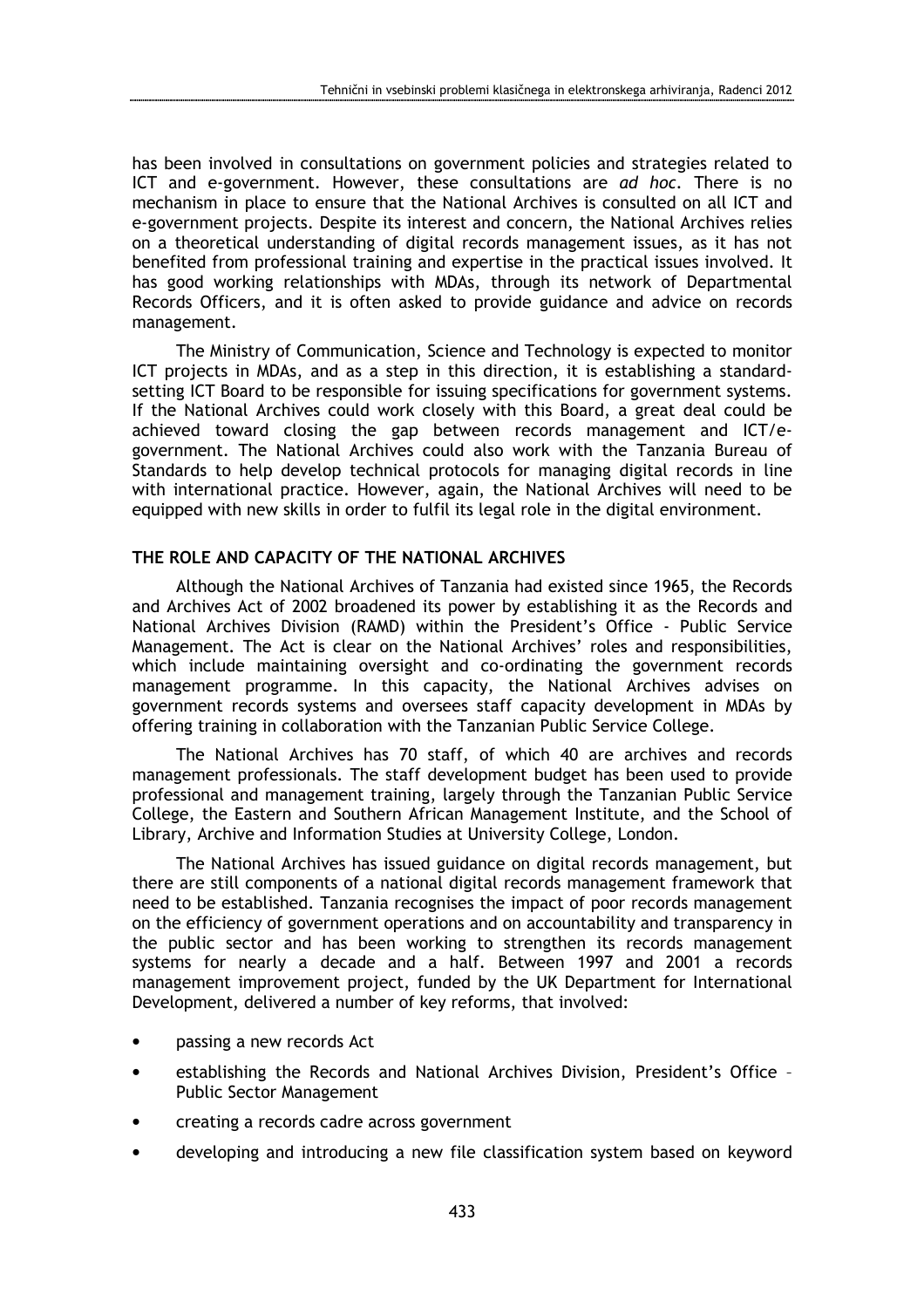indexing

- introducing a full range of file control systems, including file titling rules, location indexes, file censuses, file movement procedures and access controls across a wide range of MDAs
- developing records retention and disposal schedules
- introducing physical improvements to registries, which were upgraded to records offices, including removing closed files to the records centre or destroying files with no ongoing value, according to the schedules
- developing and extending a professional certification course in records management at the Tanzanian Public Service College.

When consulted, the National Archives' senior management team and key operational staff noted that the Government of Tanzania expects the National Archives to manage records and archives to ensure the safe custody and integrity and trustworthiness of government records and to make information available when it is needed. The staff commented that the National Archives services, including the support of MDA record-keeping, have improved since 1996 due to the Public Sector Reform Programme, which is now in its second phase. The number of complaints about service received from the public has reduced during this time. The staff cited examples of improvements:

- Records management in MDAs is now monitored and evaluated regularly, including quarterly assessments, for instance key records, such as missing land titles, have been discovered during National Archives inspections.
- Departmental records officers have been appointed in each MDA and meet annually at a National Records Management Forum.
- A procedure has been developed for seconding National Archives staff to MDAs when problems arise. The staff stated that MDAs are receptive, and that good working relationships have developed between the National Archives and MDAs because of these mechanisms.

They also gave examples of the challenges that they face in strengthening records management in the MDAs. These include:

- inadequate storage space in MDAs and within the National Archives
- inadequate skill levels among departmental records officers, especially up country, in relation to ICT and digital records management to equip them to manage the digital records in their care
- the lack of protocols and facilities for managing digital records over time
- inadequate funding to procure digital records management systems. The National Archives did seek funding to acquire a system for the whole of Government but was unsuccessful.

The National Archives does not oversee any e-government projects, but it was invited to participate in formulating the national e-Government strategy, which may, in part, be due to the National Archives' high visibility in Government. Tanzania's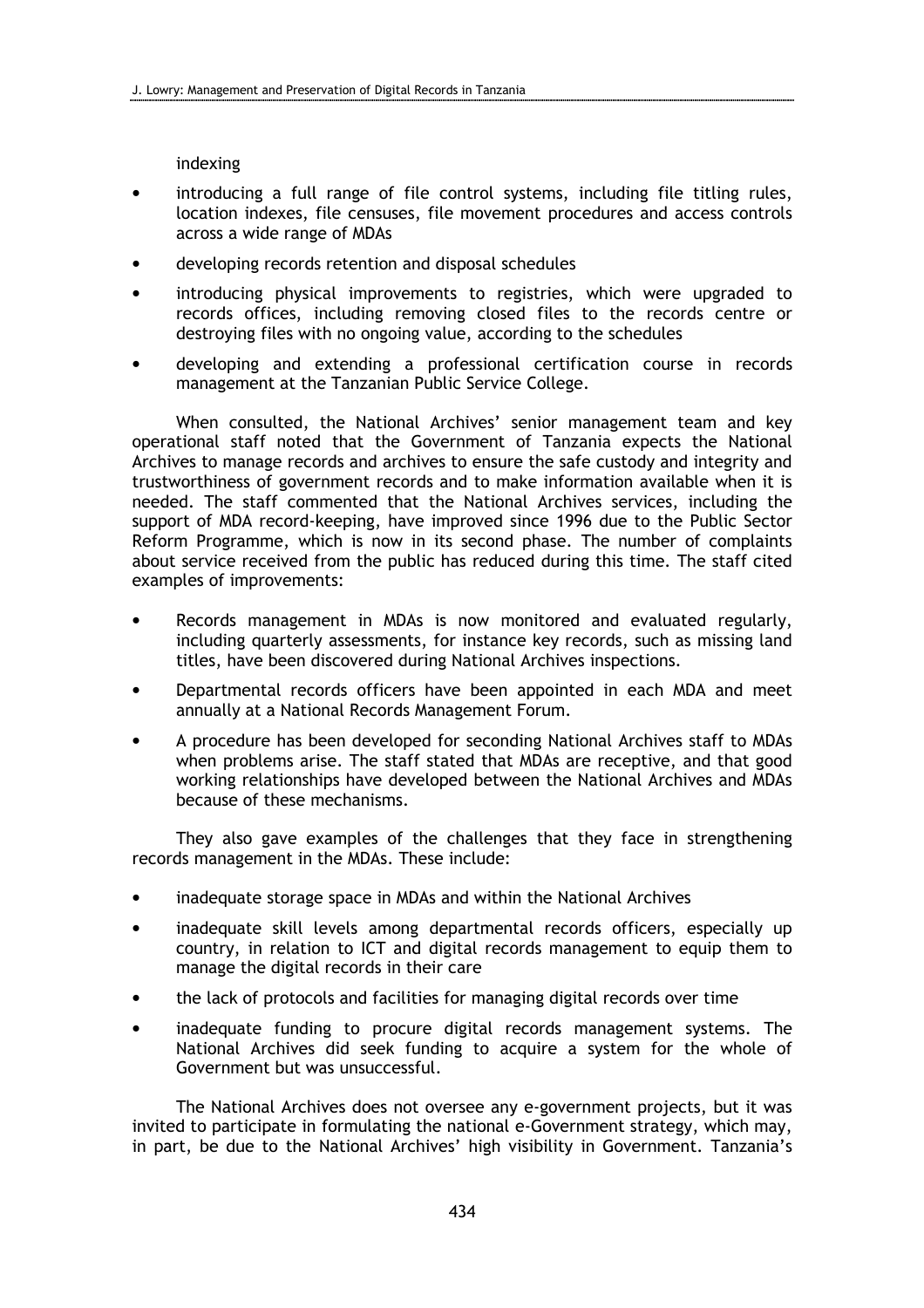development strategy, Achieving Economic Growth, Prosperity and Reduction of Poverty by 2025, establishes a role for the National Archives in its provisions for good governance and accountability, and this has been factored into the National Archives' corporate action plan. The National Archives attempts to preserve paper records over time through conservation (though equipment and supplies are limited) and through microfilming. Digital records management remains an issue. However, the National Archives is beginning to examine data migration as a preservation strategy. The over-arching issue for the National Archives is that there is no infrastructure for the long term preservation of digital records.

The National Archives does not have a designated digital records unit, a digital repository or a budget to support this work. This means that records remain in the MDAs, where they are unlikely to survive long. The National Archives and Records Administration in the United States estimates that there is a six month half life on a preservation opportunity for digital records: the opportunity to preserve the readability and accessibility of the record deteriorates by half every six months. The development of digital records management has largely been left to the IT staff in individual MDAs, with the result that there is inconsistent treatment of records.

To summarise the challenges facing the National Archives, it is significant that there is no:

- digital preservation strategy to ensure that the digital records remain accessible for as long as they are needed
- guidance on key issues, including classification, naming conventions and titling to support accurate retrieval
- training in digital records management
- standardised guidance on functional or system requirements and no records management input to IT processes
- formal business continuity plans or assessments of the risk to digital records caused by, for instance, power failure or surges, system or telecommunications break downs, computer malfunctions or data input errors
- education for users in identifying what digital records are pertinent to the organisation's business
- off-site back-up and storage
- print and file policy to ensure that significant records are placed on the relevant registered files until digital records management is introduced; as a result, paper files on a specific subject are incomplete because some information is held on computer and some in paper form.

#### A NATIONAL FRAMEWORK FOR DIGITAL RECORDS MANAGEMENT

An important product of the Aligning project was the national framework for digital records management. This framework outlines the components that need to be in place at the national level, to allow the government to manage digital records adequately. This framework was used to gauge the situations in the five East African Community countries. The following version shows how Tanzania is presently performing.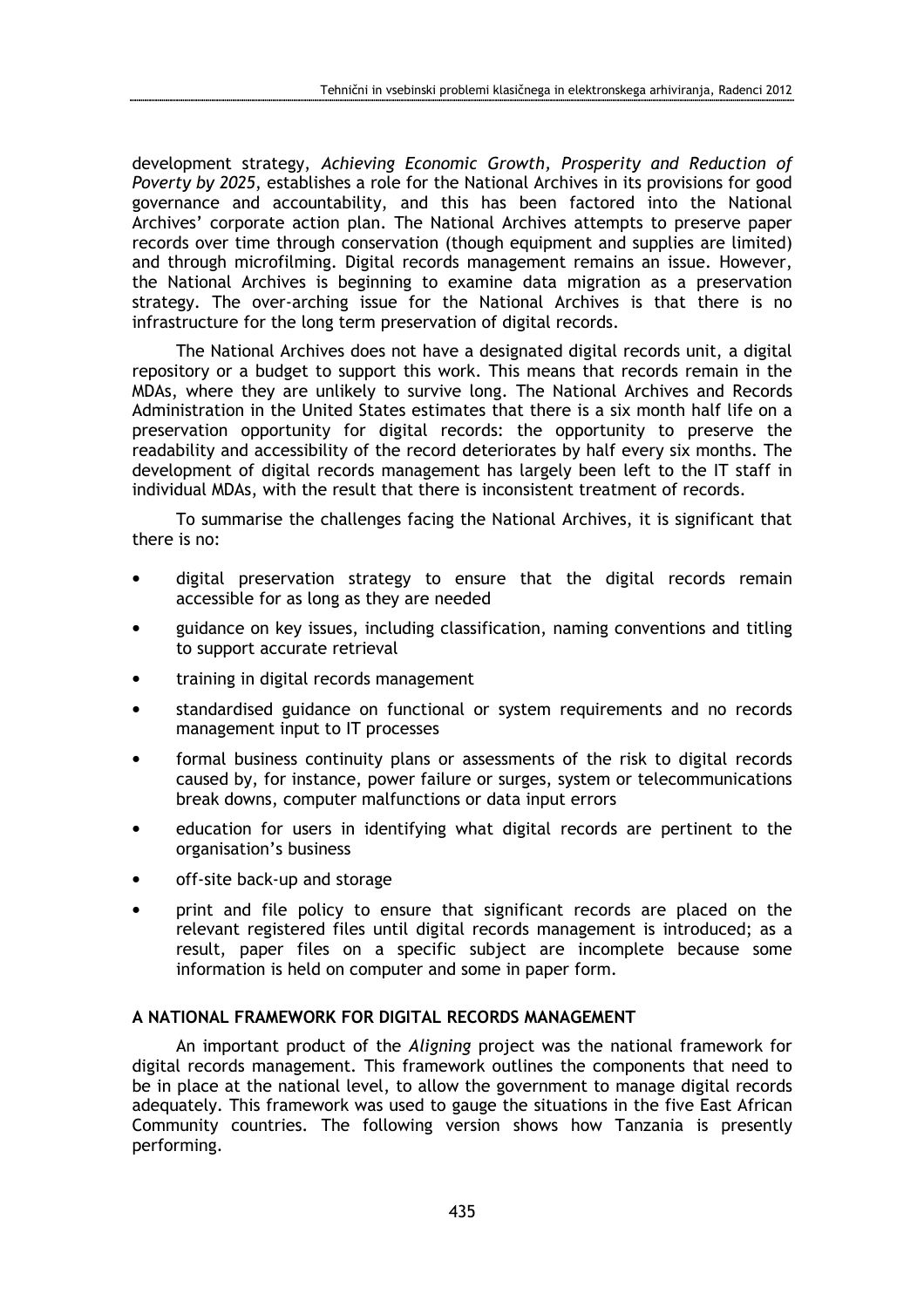| ICT/ e-Government                                                                                                                                                                        |   |
|------------------------------------------------------------------------------------------------------------------------------------------------------------------------------------------|---|
| Planning for ICT/ e-Government systems ensures that the records needed for<br>the proper functioning of the system are complete, accurate and accessible.                                | X |
| Planning for ICT/ e-Government systems addresses functionality for the<br>management of records from creation to disposition.                                                            | X |
| The national records and archives authority is included in consultations on<br>ICT/ e-Government initiatives.                                                                            | X |
|                                                                                                                                                                                          |   |
| <b>Freedom of Information</b>                                                                                                                                                            |   |
| An FOI law has been enacted.                                                                                                                                                             | X |
| The FOI legislation is aligned with existing legislation, particularly the<br>national records and archives legislation and other legislation relating to the<br>release of information. | X |
| FOI legislation specifically over-rides a 30 year access law where there is<br>one.                                                                                                      | X |
| The FOI law stipulates mandatory response times.                                                                                                                                         | X |
| A plan for FOI implementation has been adopted by the Government.                                                                                                                        | Х |
| The plan for FOI implementation considers the completeness, accuracy and<br>accessibility of government records in all formats.                                                          | X |
| The plan for FOI implementation makes all government staff aware of their<br>responsibilities for managing records.                                                                      | Х |
| <b>Records Management</b>                                                                                                                                                                |   |
| Legislation                                                                                                                                                                              |   |
| The records and archives legislation establishes a single authority on the<br>management of government records, from creation to disposition.                                            | ✓ |
| The records and archives legislation positions the national records and<br>archives authority centrally within government so that it can fulfill its<br>crosscutting function.           |   |
| <b>Policy</b>                                                                                                                                                                            |   |
| A government-wide records management policy has been adopted to define<br>responsibilities for records management and relationships with ICT/ e-<br>Government and FOI bodies.           | Х |
| <b>Standards</b>                                                                                                                                                                         |   |
| The national records and archives authority has adopted a records<br>management standard has been adopted (ie ISO 15489).                                                                | X |
| A standard for records management functionality in ICT systems has been<br>adopted (ie ICA-Req or MoReq).                                                                                | X |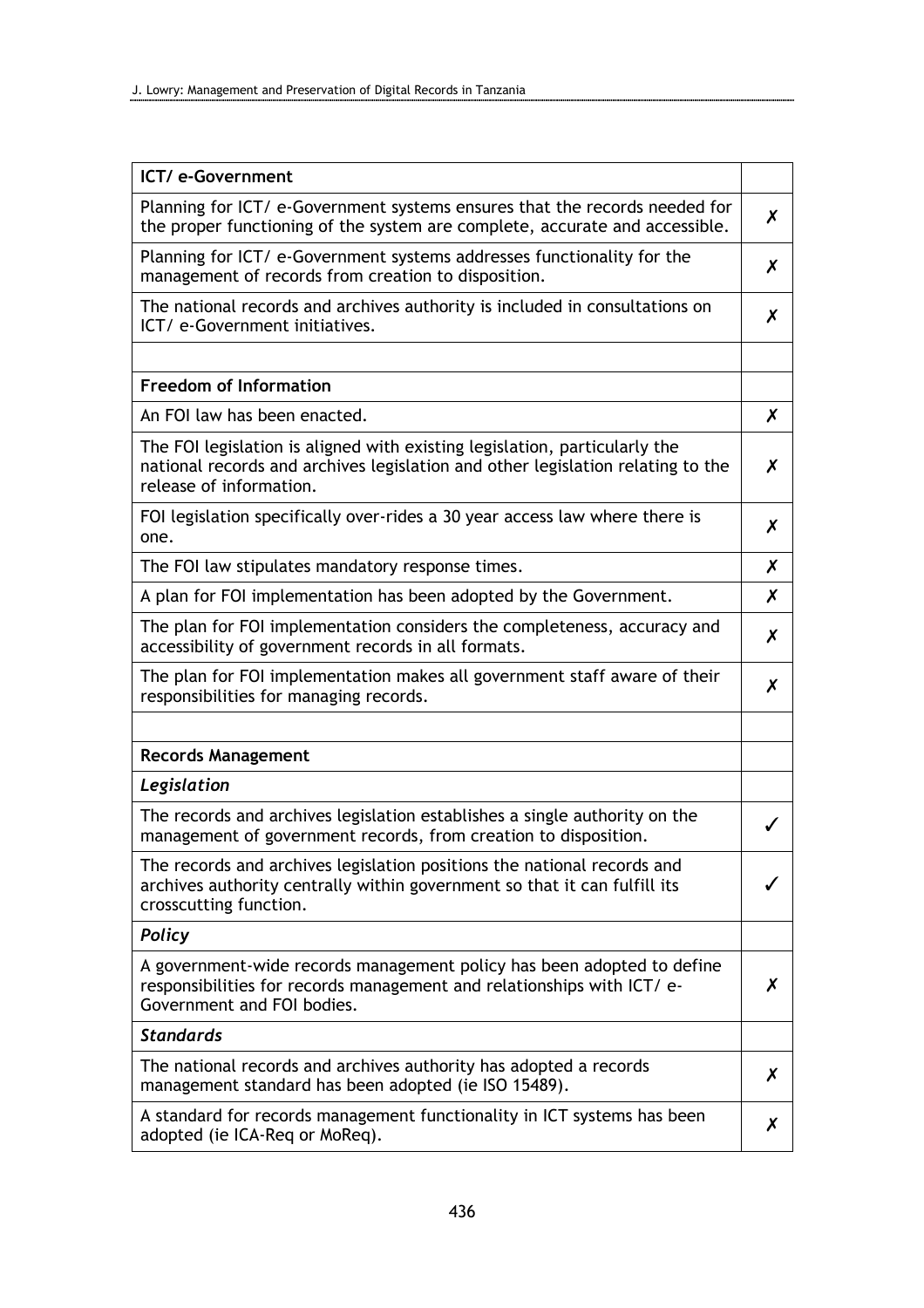| A standard for archival management and digital preservation has been<br>adopted.                                                                                                                                                | X |
|---------------------------------------------------------------------------------------------------------------------------------------------------------------------------------------------------------------------------------|---|
| <b>Procedures</b>                                                                                                                                                                                                               |   |
| The national records and archives authority has issued or approved<br>procedures for every phase of the management of records, from creation to<br>disposition.                                                                 | X |
| A national retention and disposal schedule exists and is applied to all hard<br>copy and digital records.                                                                                                                       | X |
| The national records and archives authority is mandated to enforce<br>compliance with the retention and disposal schedule.                                                                                                      | X |
| <b>Staffing</b>                                                                                                                                                                                                                 |   |
| A cadre of records management staff exists.                                                                                                                                                                                     | X |
| A scheme of service exists for staff responsible for managing records in<br>electronic or paper form, from creation to disposition. The scheme of<br>service spans government and ranges from clerical to management positions. | X |
| <b>Infrastructure and Facilities</b>                                                                                                                                                                                            |   |
| The national records and archives authority is allocated sufficient funds to<br>fulfil its mandate.                                                                                                                             | X |
| MDAs have sufficient space and equipment to manage active records<br>securely, in electronic and paper formats.                                                                                                                 | X |
| Purpose built records centres have been provided for the storage of inactive<br>records.                                                                                                                                        | X |
| Purpose built archival repositories have been provided for the storage of<br>inactive records.                                                                                                                                  | X |
| A digital repository has been created to preserve digital records over time.                                                                                                                                                    | X |
| <b>Capacity Building</b>                                                                                                                                                                                                        |   |
| Training in records management is available to staff at all levels and<br>includes practical training in digital records.                                                                                                       | X |
| University programmes offer in-depth education for records management<br>with practical training in digital records management.                                                                                                 | Х |

The following table shows the results for the region.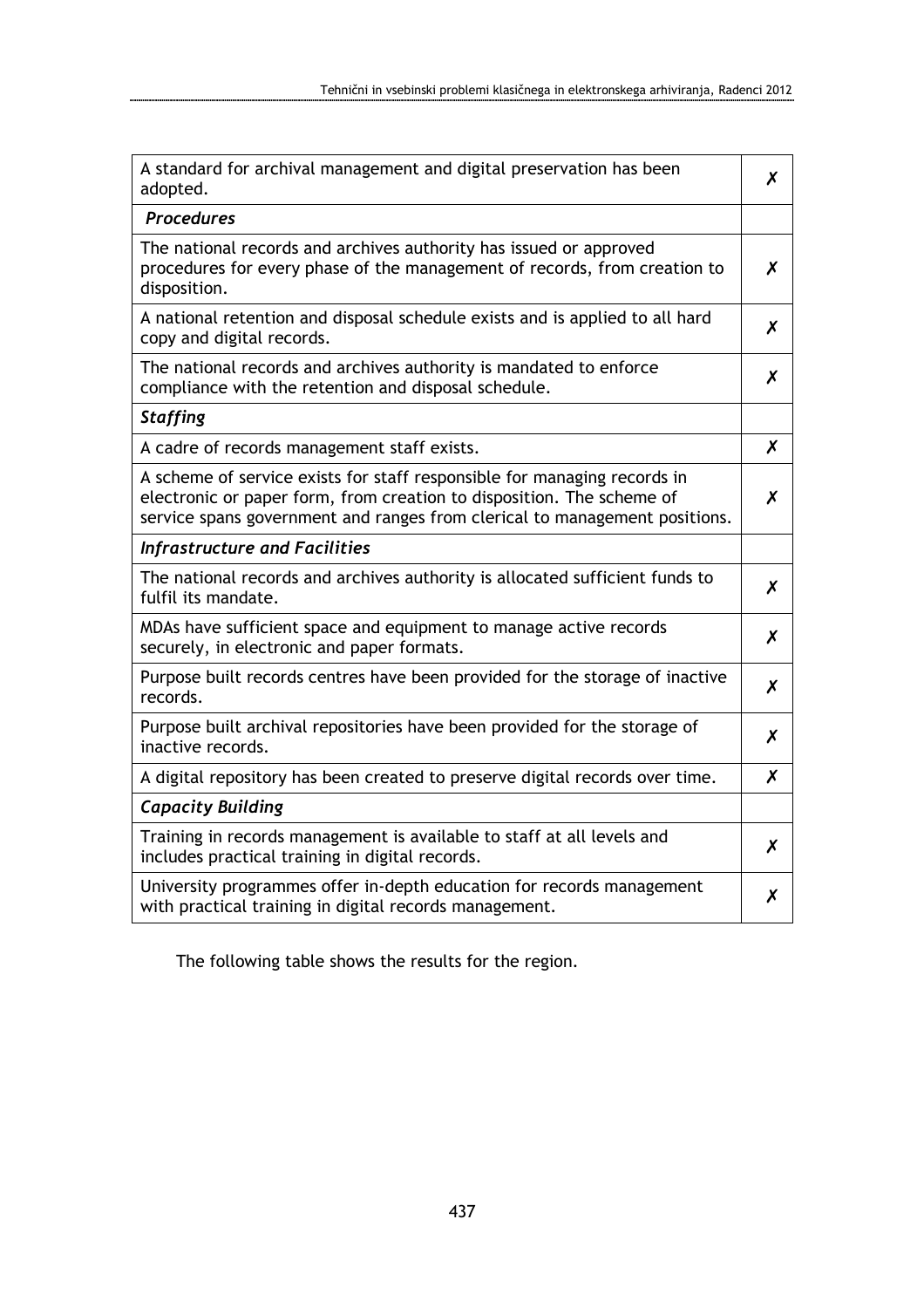| ICT/e-Government                                                                                                                                                                              | Burundi | Kenya | Rwanda | Tanzania | Uganda |
|-----------------------------------------------------------------------------------------------------------------------------------------------------------------------------------------------|---------|-------|--------|----------|--------|
| Planning for ICT/ e-Government systems ensures that the records needed<br>system are complete, accurate and<br>for the proper functioning of the<br>accessible.                               | ×       | ×     | ×      | ×        | ×      |
| Planning for ICT/ e-Government systems addresses functionality for the<br>management of records from creation to disposition.                                                                 | ×       | ×     | ×      | ×        | ×      |
| The national records and archives authority is included in consultations<br>on ICT/e-Government initiatives                                                                                   | ×       | ×     | ×      | ×        | ×      |
|                                                                                                                                                                                               |         |       |        |          |        |
| Freedom of Information                                                                                                                                                                        |         |       |        |          |        |
| An FOI law has been enacted.                                                                                                                                                                  | ×       | ×     | ×      | ×        | ↘      |
| islation and other legislation relating to<br>The FOI legislation is aligned with existing legislation, particularly the<br>national records and archives legi<br>the release of information. | ×       | ×     | ×      | ×        | ×      |
| FOI legislation specifically over-rides a 30 year access law where there is<br>one.                                                                                                           | ×       | ×     | ×      | ×        | ×      |
| The FOI law stipulates mandatory response times.                                                                                                                                              | ×       | ×     | ×      | ×        | ×      |
| A plan for FOI implementation has been adopted by the Government.                                                                                                                             | ×       | ×     | ×      | ×        | ×      |
| considers the completeness, accuracy<br>and accessibility of government records in all formats.<br>The plan for FOI implementation                                                            | ×       | ×     | ×      | ×        | ×      |
| makes all government staff aware of<br>their responsibilities for managing records<br>The plan for FOI implementation                                                                         | ×       | ×     | ×      | ×        | ×      |
|                                                                                                                                                                                               |         |       |        |          |        |
| Records Management                                                                                                                                                                            |         |       |        |          |        |
| Legislation                                                                                                                                                                                   |         |       |        |          |        |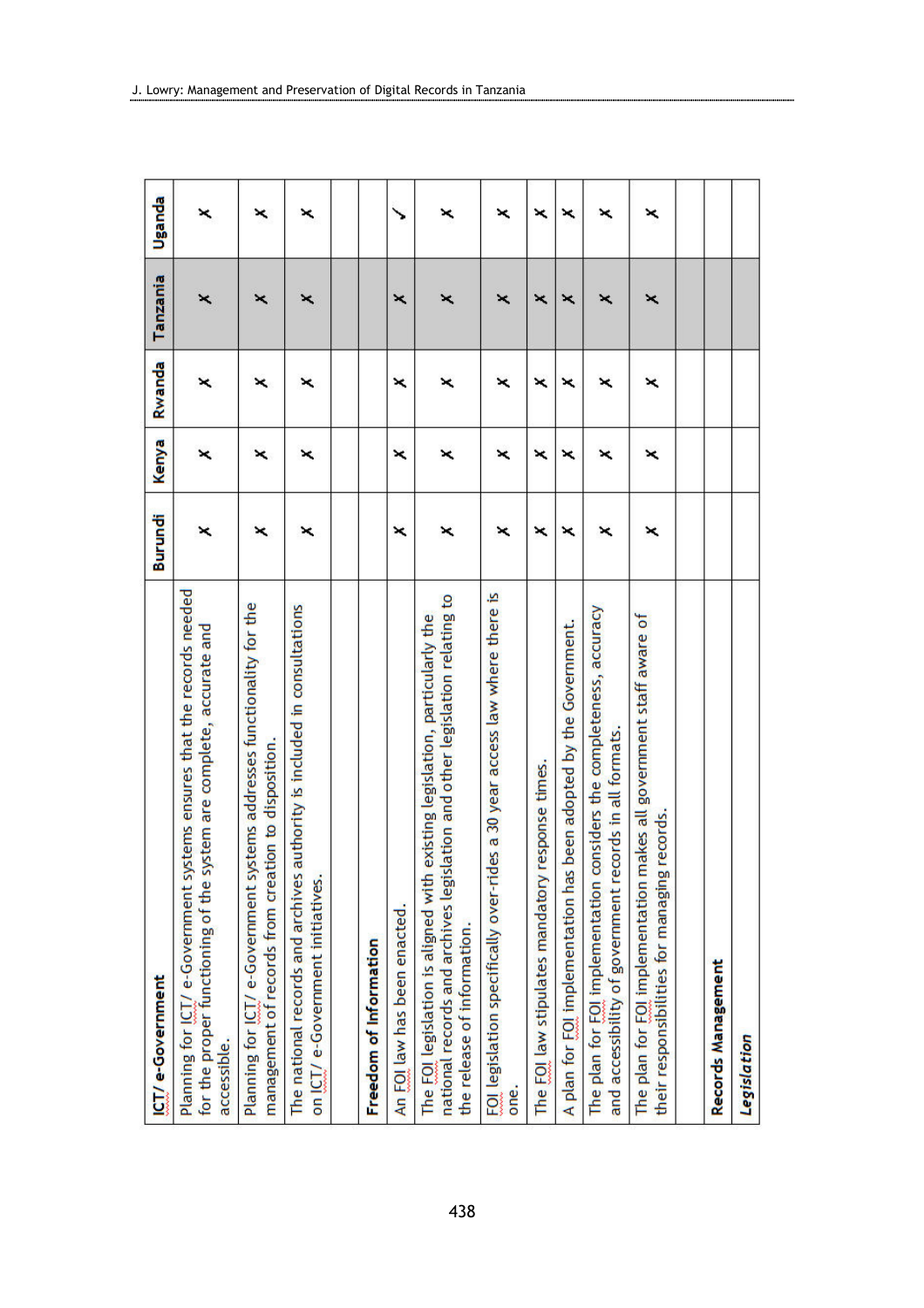| The records and archives legislation establishes a single authority on the<br>management of government records, from creation to disposition                                     | × | × | × |   | × |
|----------------------------------------------------------------------------------------------------------------------------------------------------------------------------------|---|---|---|---|---|
| The records and archives legislation positions the national records and<br>government so that it can fulfil its<br>archives authority centrally within<br>crosscutting function. | × | × | × |   | × |
| Policy                                                                                                                                                                           |   |   |   |   |   |
| define responsibilities for records management and relationships with<br>A government-wide records management policy has been adopted to<br>ICT/ e-Government and FOI bodies.    | × | × | × | × | × |
| <b>Standards</b>                                                                                                                                                                 |   |   |   |   |   |
| The national records and archives authority has adopted a records<br>management standard has been adopted (ie ISO 15489).                                                        | × | × | × | × | × |
| t functionality in ICT systems has been<br>A standard for records management<br>adopted (ie ICA-Reg or MoReg).                                                                   | × | × | × | × | × |
| A standard for archival management and digital preservation has been<br>adopted.                                                                                                 | × | × | × | × | × |
| Procedures                                                                                                                                                                       |   |   |   |   |   |
| procedures for every phase of the management of records, from creation<br>The national records and archives authority has issued or approved<br>to disposition.                  | × | × | × | × | × |
| A national retention and disposal schedule exists and is applied to all<br>hard copy and digital records.                                                                        | × | × | × | × | × |
| The national records and archives authority is mandated to enforce<br>disposal schedule.<br>compliance with the retention and                                                    | × | × | × | × | × |
| Staffing                                                                                                                                                                         |   |   |   |   |   |
| ff exists.<br>A cadre of records management sta                                                                                                                                  | × | ヽ | × |   |   |
|                                                                                                                                                                                  |   |   |   |   |   |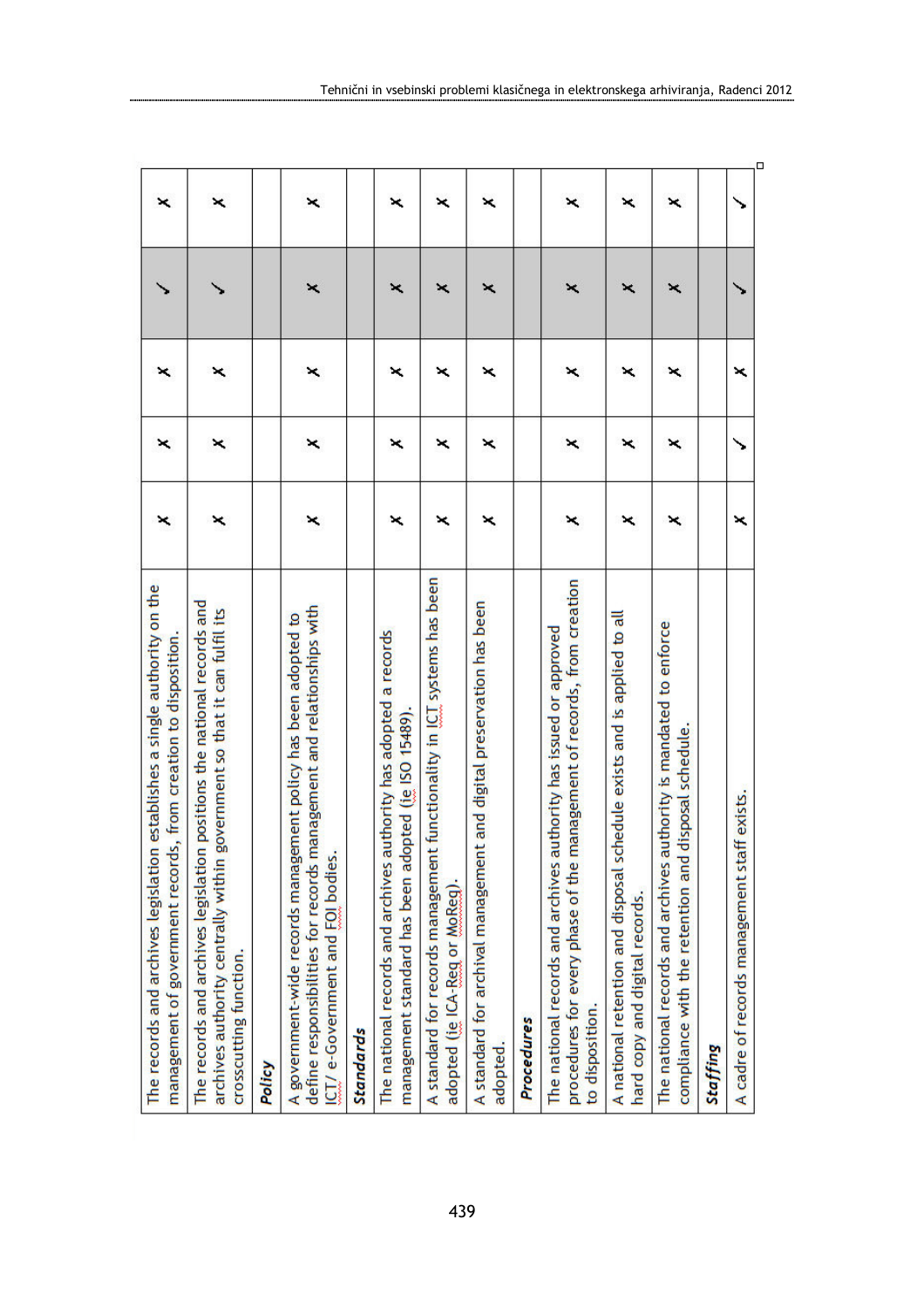| A scheme of service exists for staff responsible for managing records in<br>electronic or paper form, from creation to disposition. The scheme of<br>service spans government and ranges from clerical to management<br>positions. | × | × | × | × | × |
|------------------------------------------------------------------------------------------------------------------------------------------------------------------------------------------------------------------------------------|---|---|---|---|---|
| Infrastructure and Facilities                                                                                                                                                                                                      |   |   |   |   |   |
| authority is allocated sufficient funds<br>The national records and archives<br>to fulfil its mandate.                                                                                                                             |   | × | × | × | × |
| MDAs have sufficient space and equipment to manage active records<br>formats.<br>securely, in electronic and paper                                                                                                                 |   | × | × | × | × |
| Purpose built records centres have been provided for the storage of<br>inactive records.                                                                                                                                           |   |   | × |   | × |
| Purpose built archival repositories have been provided for the storage of<br>inactive records.                                                                                                                                     | × | × | × | × | × |
| A digital repository has been created to preserve digital records over<br>time.                                                                                                                                                    | × | × | × | × | × |
| Capacity Building                                                                                                                                                                                                                  |   |   |   |   |   |
| Training in records management is available to staff at all levels and<br>includes practical training in digital records.                                                                                                          |   | × | × | × | × |
| University programmes offer in-depth education for records management<br>with practical training in digital records management.                                                                                                    | × | × | × | × | × |

.................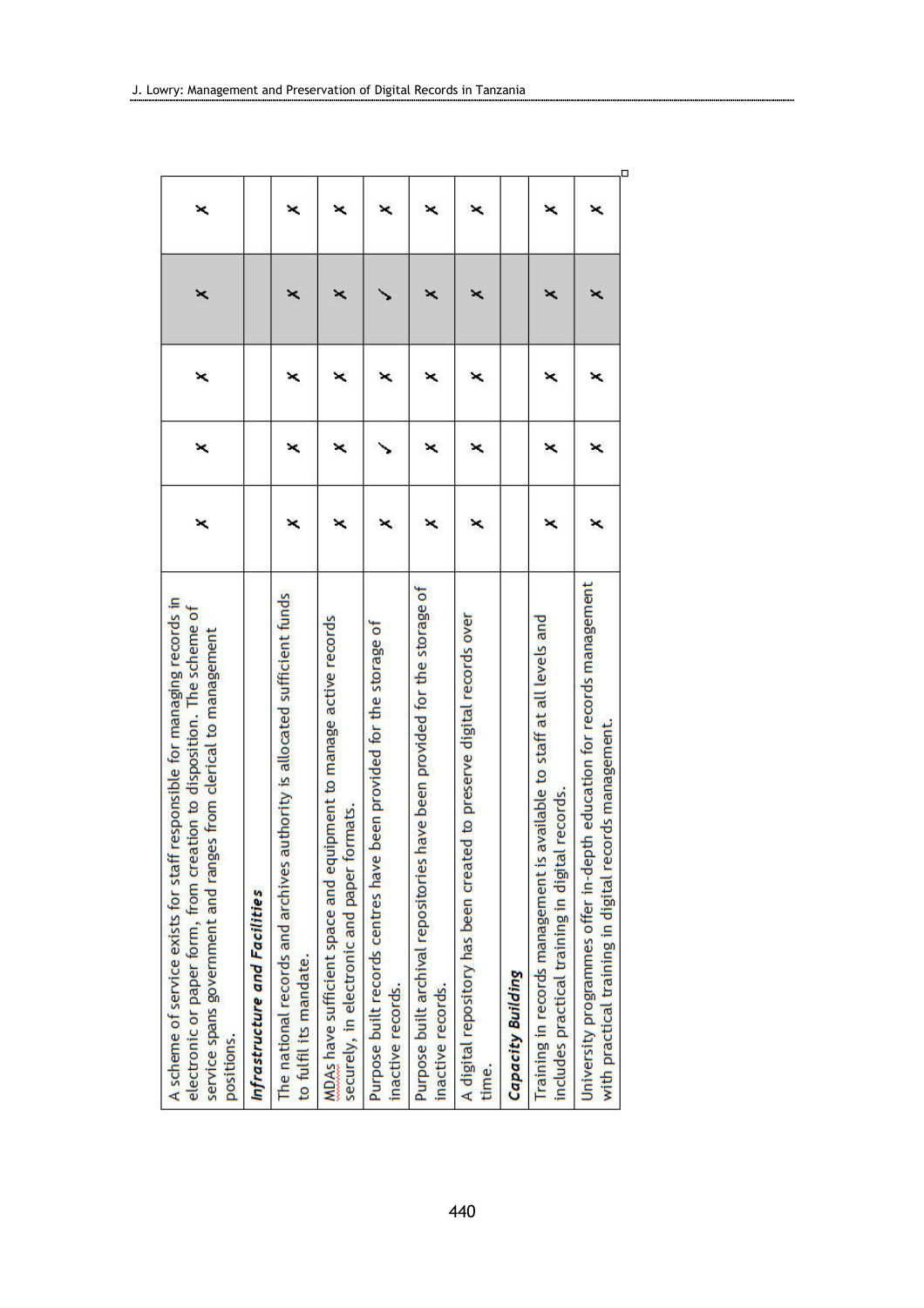### THE CONSEQUENCES OF WEAK NATIONAL FRAMEWORKS FOR DIGITAL RECORDS **MANAGEMENT**

The Aligning project assessed court case registration systems, where they are in use, in the five East African Community countries. The purpose of these studies was to consider the impact of the state of the national framework for digital records management on the lowest level (systems and, by extension, users and citizens).

The use of case management systems in the Tanzanian Judiciary is very limited. The Commercial Court had adopted a case management system and this was being replicated in the civil section of the High Court at the time of the study. The implementation of this system was facing several challenges. For instance, the High Court had been trying to back capture pending civil court cases for two years, but the exercise was yet to be completed, with the result that the Court was not able to produce Cause Lists. There were also problems that were yet to be resolved by the system developer. The result was that some registrars and judicial officers held opinions of the system that were less than favourable. The system is criticised for being of limited use.

The following assessment was made of the Case Management System (CMS) in use at the Dar es Salaam High Court.

The process mapping and risk assessments that have occurred in advance of the case management system design have not identified key points of records creation or capture. Further, no international standards for records management have been consulted in the design of the system. As a result, the system does not enable the measurement of records management performance. No mechanisms have been created to assess the system's compliance with records management requirements and therefore no regular assessments of this kind are conducted. Further, no performance standards for records security, data quality or data completeness have been developed against which to assess the system.

The system has limited functionality in terms of its ability to manage records through the records lifecycle. The system cannot capture records in all formats and has much the same functionality as MS Office with regard to converting record formats. The system cannot assign unique identifiers to documents, which limits searchability, slows retrieval and weakens the system's audit functionality.

The system does not include pre-defined metadata for records, nor rules for controlling metadata. This means that preferred indexing terms are not used, making possible data entry errors and the use of synonyms. Searches are therefore less comprehensive, which makes locating pertinent records difficult. This can have serious consequences for cases before the court and for the rights and entitlements of citizens. This situation would also make compliance difficult if a Freedom of Information law were to be enacted.

The system is not yet capable of assigning retention and disposal actions during records creation. This will mean that when administrators wish to move records to a digital repository for safe-keeping over time or to delete out-dated records from the system, individual records will need to be opened and assessed against a retention and disposal schedule. This process is time-consuming and therefore expensive.

The system has only limited audit trail functionality, and the audit trail is not monitored. There is no functionality for tracking user access to records, nor recording changes to records or their metadata. This leaves the records in the system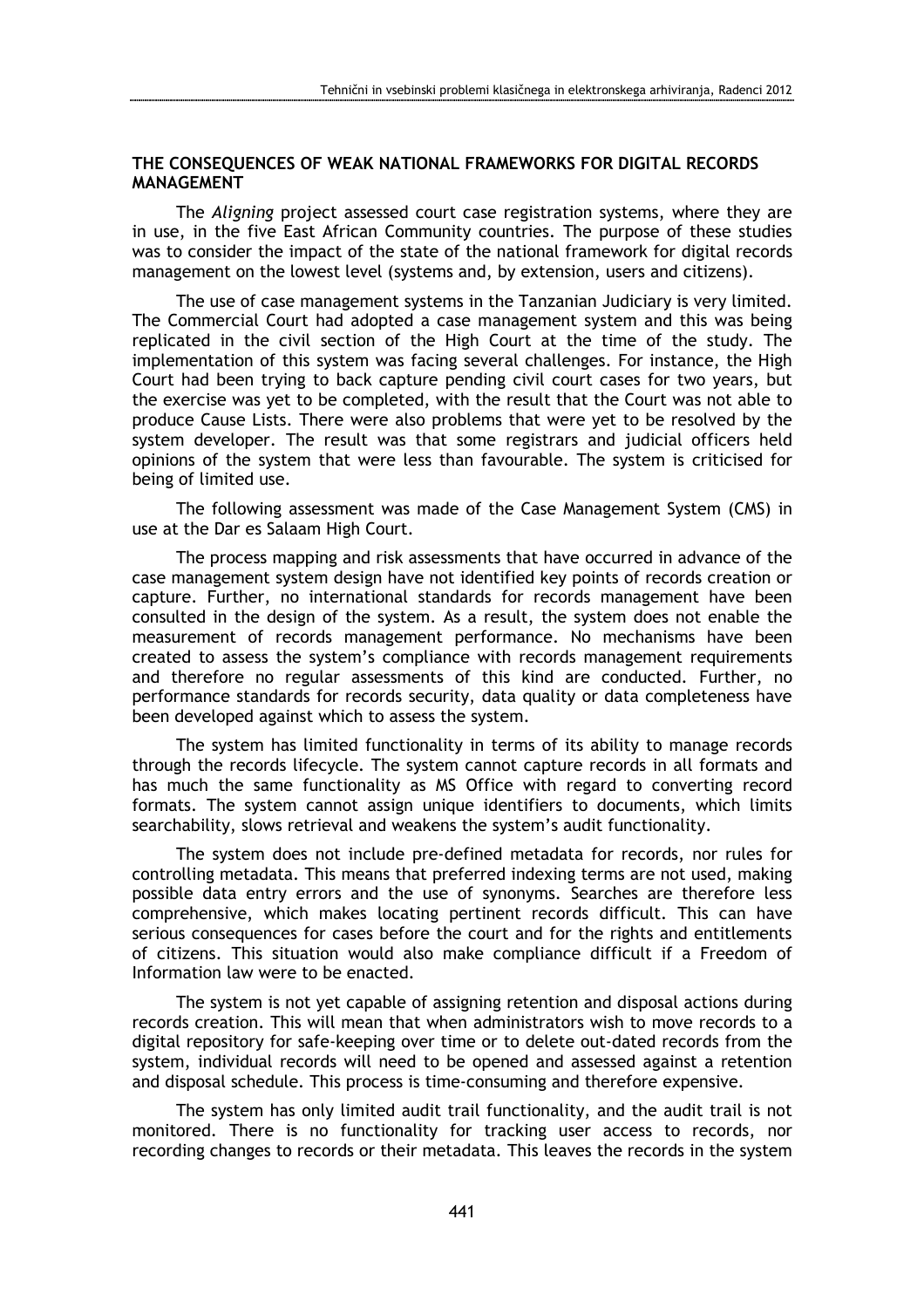open to tampering and calls into question the reliability of all the information contained in the system. This is a flaw that could undermine confidence in the court and provide grounds for questioning judgments. Further, this could allow alterations to metadata that could effectively render records 'lost' in the system.

The system does not link digital records to paper records, which means that digital and hard copy records for the same case must be searched and tracked separately.

At the time of the assessment no back-ups were made of records contained in the system, though back-ups were planned. In effect, all digital records stored in the system between its implementation and the introduction of back-ups were at serious risk of corruption and loss.

The fact that records management issues have not been addressed in the design of the case management system is a result of the low profile of records management within the Judiciary. As elsewhere in the region, the ICT Committee responsible for managing the development of ICT capacity in the Judiciary in Tanzania does not include records management experts. This has contributed to the absence of digital records management components in the ICT Road Map, the Judiciary's strategic plan for computerisation.

It is likely that the issues identified during our analysis of the system would have been addressed during the system design phase, if the missing components of the national framework for digital records management had been in place. For example, the three ICT/e-Government components are missing from the Tanzanian national framework.

| ICT/e-Government                                                                                                                                             |   |
|--------------------------------------------------------------------------------------------------------------------------------------------------------------|---|
| Planning for ICT/ e-Government systems ensures that the records<br>needed for the proper functioning of the system are complete,<br>accurate and accessible. | X |
| Planning for ICT/ e-Government systems addresses functionality for the<br>management of records from creation to disposition.                                | X |
| The national records and archives authority is included in consultations<br>on ICT/ e-Government initiatives.                                                |   |

Two further components of the framework are critical here. The first is the adoption of a standard for records management functionality in ICT systems. If ICA-Req or MoReq had been adopted and promoted as a national standard, the developers of the case management system could have used it to guide system design.

| <b>Standards</b>                                                                                          |  |
|-----------------------------------------------------------------------------------------------------------|--|
| A standard for records management functionality in ICT systems has<br>been adopted (ie ICA-Reg or MoReg). |  |

Secondly, had a high reaching scheme of service for records professionals been in place, suitably senior staff might have been positioned to contribute to the system specifications.